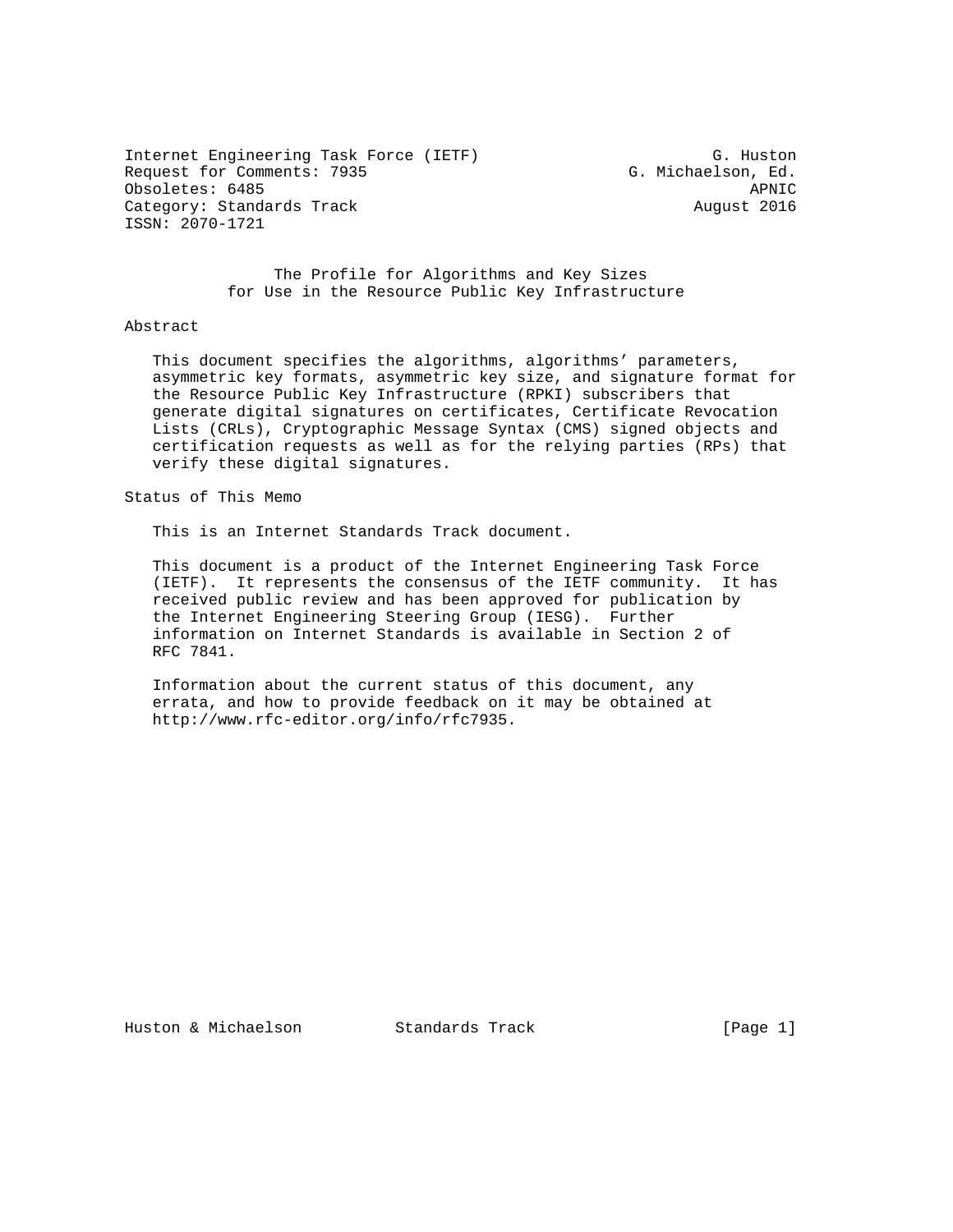# Copyright Notice

 Copyright (c) 2016 IETF Trust and the persons identified as the document authors. All rights reserved.

 This document is subject to BCP 78 and the IETF Trust's Legal Provisions Relating to IETF Documents (http://trustee.ietf.org/license-info) in effect on the date of publication of this document. Please review these documents carefully, as they describe your rights and restrictions with respect to this document. Code Components extracted from this document must include Simplified BSD License text as described in Section 4.e of the Trust Legal Provisions and are provided without warranty as described in the Simplified BSD License.

Table of Contents

|                                | 3  |
|--------------------------------|----|
|                                | 3  |
| 3. Asymmetric Key Pair Formats | 4  |
|                                | -5 |
|                                | 5  |
| 4.                             | .5 |
| 5 <sub>1</sub>                 | .5 |
| б.                             | .5 |
| Changes Applied to RFC 6485    | 6  |
| $\mathsf{R}$                   | 7  |
| Normative References<br>8.1.   | 7  |
| 8.2. Informative References    | 8  |
|                                | 9  |
|                                | 9  |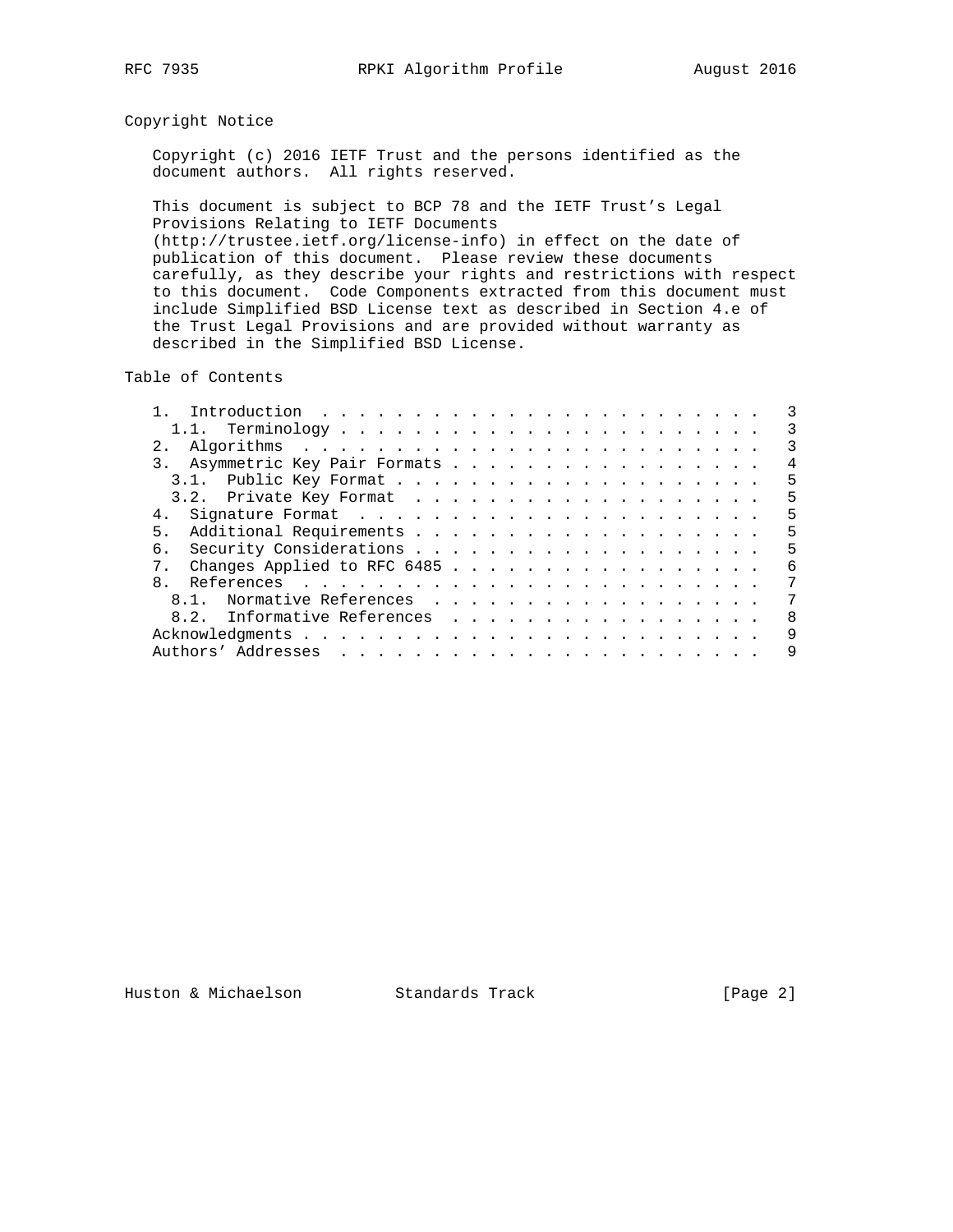# 1. Introduction

This document specifies:

- \* the digital signature algorithm and parameters;
- \* the hash algorithm and parameters;
- \* the public and private key formats; and,
- \* the signature format

 used by Resource Public Key Infrastructure (RPKI) [RFC6480] subscribers when they apply digital signatures to certificates and Certificate Revocation Lists (CRLs) [RFC5280], Cryptographic Message Syntax (CMS) signed objects [RFC5652] (e.g., Route Origin Authorizations (ROAs) [RFC6482] and manifests [RFC6486]), and certification requests [RFC2986] [RFC4211]. Relying parties (RPs) also use the algorithms defined in this document to verify RPKI subscribers' digital signatures [RFC6480].

 The RPKI profiles and specification documents that reference RFC 6485 now refer to this document; these documents include the RPKI Certificate Policy (CP) [RFC6484], the RPKI Certificate Profile [RFC6487], the RPKI Architecture [RFC6480], and the Signed Object Template for the RPKI [RFC6488]. Familiarity with these documents is assumed.

1.1. Terminology

 The key words "MUST", "MUST NOT", "REQUIRED", "SHALL", "SHALL NOT", "SHOULD", "SHOULD NOT", "RECOMMENDED", "MAY", and "OPTIONAL" in this document are to be interpreted as described in [RFC2119].

2. Algorithms

Two cryptographic algorithms are used in the RPKI:

 \* The signature algorithm used in certificates, CRLs, CMS signed objects, and certification requests is RSA Public-Key Cryptography Standards (PKCS) #1 Version 1.5 (sometimes referred to as "RSASSA-PKCS1-v1\_5") from Section 8.2 of [RFC3447].

Huston & Michaelson Standards Track [Page 3]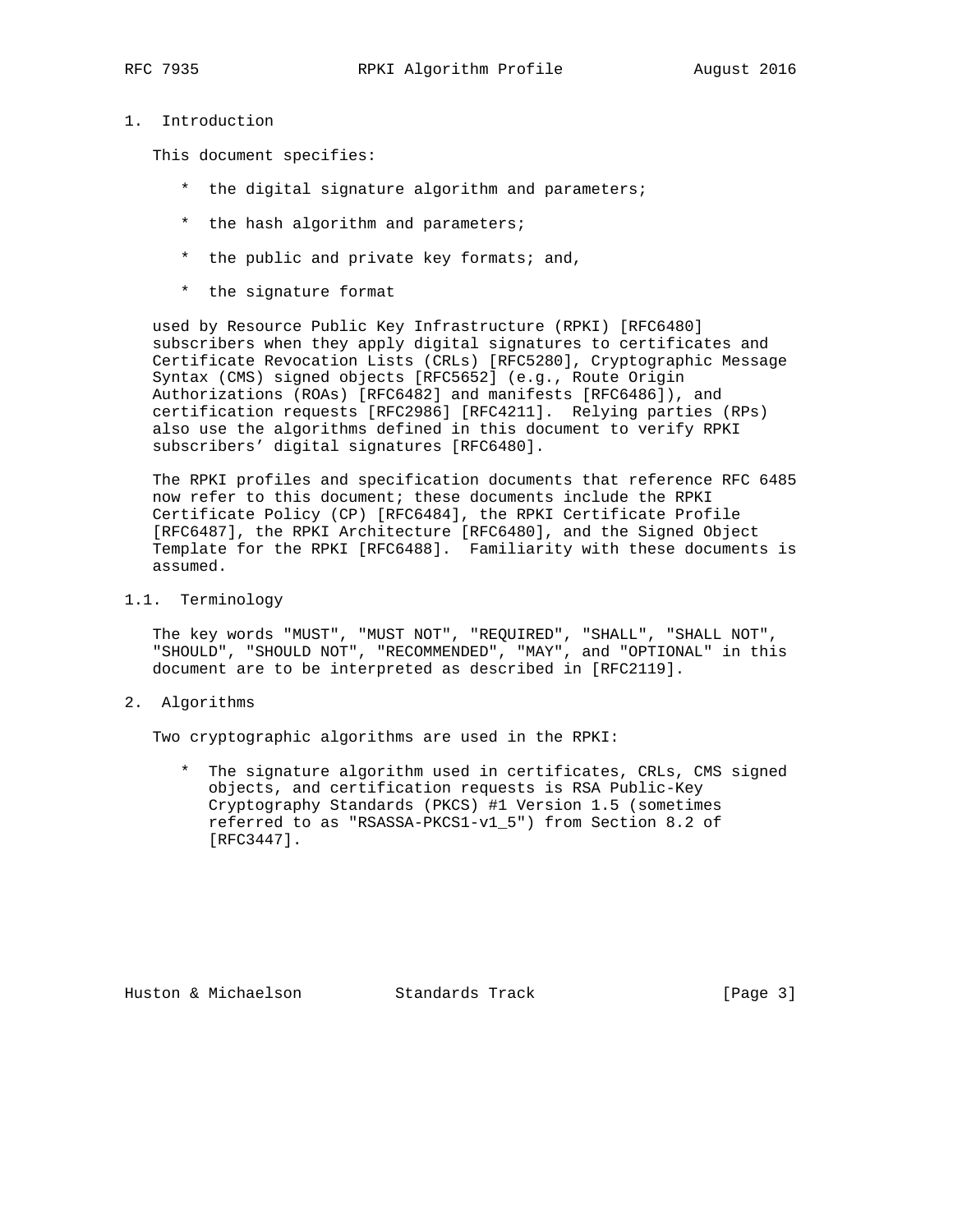\* The hashing algorithm used in certificates, CRLs, CMS signed objects and certification requests is SHA-256 [SHS] (see note below).

 NOTE: The exception is the use of SHA-1 [SHS] when CAs generate authority and subject key identifiers [RFC6487].

 In certificates, CRLs, and certification requests the hashing and digital signature algorithms are identified together, i.e., "RSA PKCS #1 v1.5 with SHA-256" or more simply "RSA with SHA-256". The Object Identifier (OID) sha256WithRSAEncryption from [RFC4055] MUST be used in these products.

The OID is in the following locations:

 In the certificate, the OID appears in the signature and signatureAlgorithm fields [RFC4055].

 In the CRL, the OID appears in the signatureAlgorithm field [RFC4055].

 In a certification request, the OID appears in the PKCS #10 signatureAlgorithm field [RFC2986], or in the Certificate Request Message Format (CRMF) POPOSigningKey algorithmIdentifier field [RFC4211].

 In CMS SignedData, the hashing (message digest) and digital signature algorithms are identified separately. The object identifier and parameters for SHA-256 (as defined in [RFC5754]) MUST be used for the SignedData digestAlgorithms field and the SignerInfo digestAlgorithm field. The object identifier and parameters for rsaEncryption [RFC3370] MUST be used for the SignerInfo signatureAlgorithm field when generating CMS SignedData objects. RPKI implementations MUST accept either rsaEncryption or sha256WithRSAEncryption for the SignerInfo signatureAlgorithm field when verifying CMS SignedData objects (for compatibility with objects produced by implementations conforming to [RFC6485]).

3. Asymmetric Key Pair Formats

 The RSA key pairs used to compute the signatures MUST have a 2048-bit modulus and a public exponent (e) of 65,537.

Huston & Michaelson Standards Track [Page 4]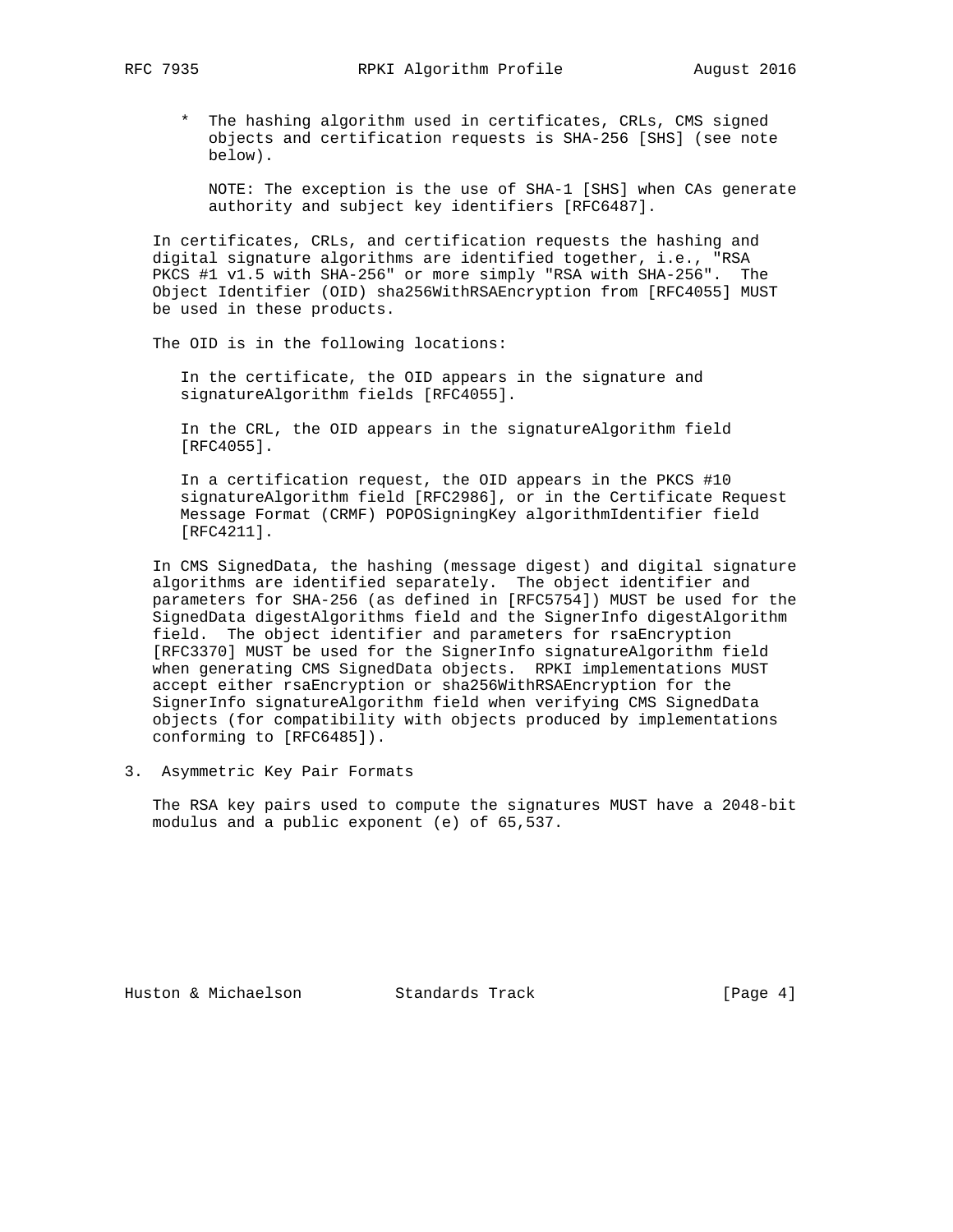3.1. Public Key Format

 The subject's public key is included in subjectPublicKeyInfo [RFC5280]. It has two sub-fields: algorithm and subjectPublicKey. The values for the structures and their sub-structures follow:

 algorithm (which is an AlgorithmIdentifier type): The object identifier for RSA PKCS #1 v1.5 with SHA-256 MUST be used in the algorithm field, as specified in Section 5 of [RFC4055]. The value for the associated parameters from that clause MUST also be used for the parameters field.

 subjectPublicKey: RSAPublicKey MUST be used to encode the certificate's subjectPublicKey field, as specified in [RFC4055].

### 3.2. Private Key Format

Local policy determines the private key format.

4. Signature Format

 The structure for the certificate's signature field is as specified in Section 1.2 of [RFC4055]. The structure for the signature field in the CMS SignedData's SignerInfos is as specified in [RFC5652].

5. Additional Requirements

 It is anticipated that the RPKI will require the adoption of updated key sizes and a different set of signature and hash algorithms over time, in order to maintain an acceptable level of cryptographic security to protect the integrity of signed products in the RPKI. This profile should be replaced to specify such future requirements, as and when appropriate.

 The procedures to implement such a transition of key sizes and algorithms are specified in [RFC6916].

6. Security Considerations

 The Security Considerations of [RFC4055], [RFC5280], and [RFC6487] apply to certificates and CRLs. The Security Considerations of [RFC2986], [RFC4211], and [RFC6487] apply to certification requests. The Security Considerations of [RFC5754] apply to CMS signed objects. No new security threats are introduced as a result of this specification.

Huston & Michaelson Standards Track [Page 5]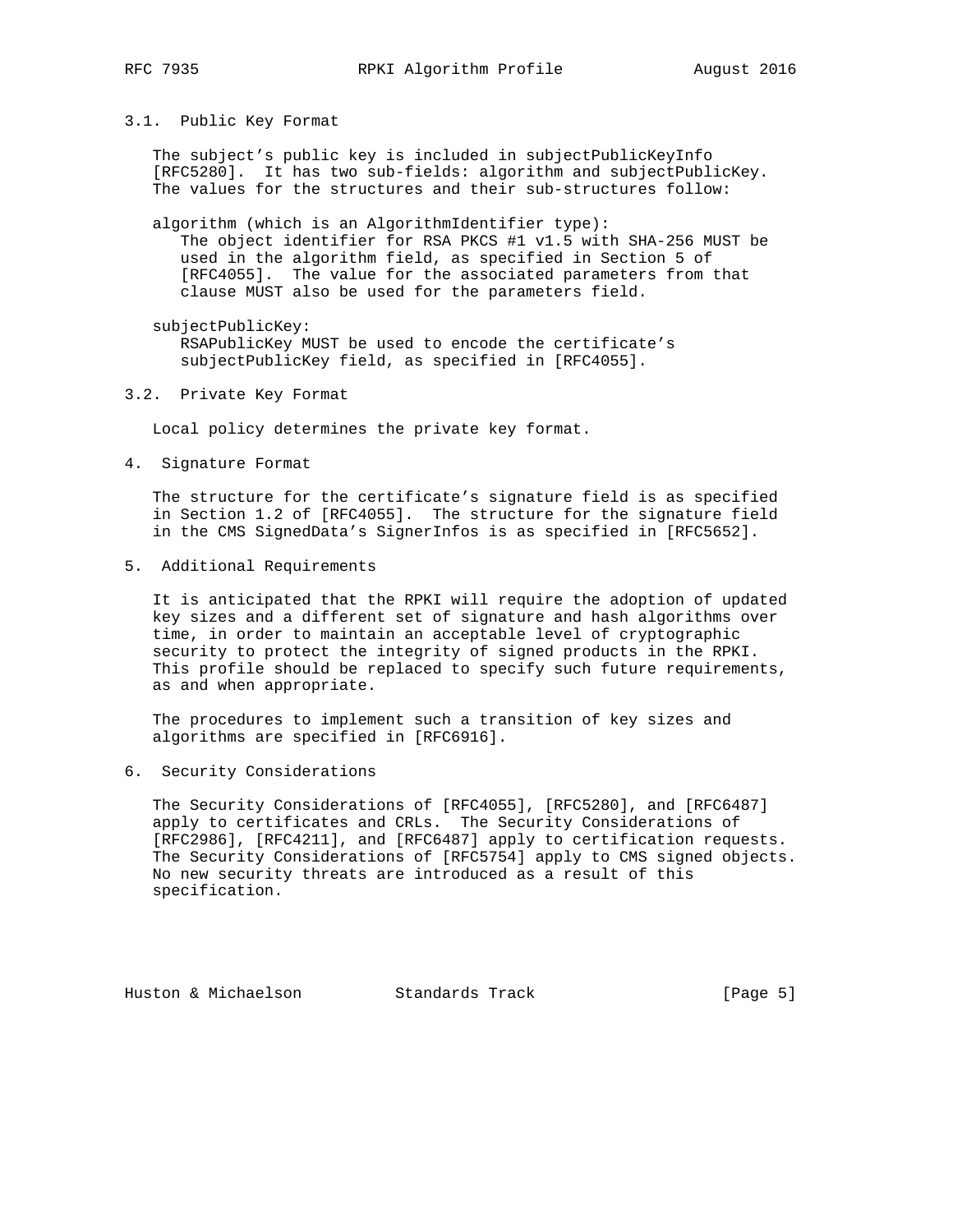# 7. Changes Applied to RFC 6485

 This update includes a slight technical change to [RFC6485] that is considered to be outside the limited scope of an erratum. The document update process has included other errata and also corrected a number of nits.

 Section 2 of [RFC6485] specified sha256WithRSAEncryption as the OID to use for the SignerInfo signatureAlgorithm field in CMS SignedObjects. However, existing implementations use the rsaEncryption OID for this field. (Support for rsaEncryption in third-party cryptographic libraries is better than sha256WithRSAEncryption, perhaps because [RFC3370] says that support for rsaEncryption is required, while support for OIDs that specify both RSA and a digest algorithm is optional.)

 Rather than force existing implementations to switch to sha256WithRSAEncryption, this document was changed to follow existing practice. This does not represent a cryptographic algorithm change, just an identifier change. (Unlike certificates, CRLs, and certification requests, CMS signed objects have a separate algorithm identifier field for the hash (digest) algorithm, and that field is already required to contain the id-sha256 OID per Section 2.)

 To avoid compatibility problems, RPs are still required to accept sha256WithRSAEncryption if encountered.

Other changes include:

- \* Minor wording and typo fixes.
- \* Corrections to references ([RFC5652] instead of [RFC3370], [RFC3447] instead of [RFC4055]).
- \* Additional citations included in the Introduction.
- \* Correction to the CRMF POPOSigningKey field that is mentioned in Section 2 (algorithmIdentifier instead of signature).
- \* Inclusion of certification requests in mentions of certificates, CRLs, and CMS signed objects.
- \* Replacement of text in Section 5 with a pointer to the procedures specified in [RFC6916] (algorithm agility).
- \* Replacement of "signed object" with "CMS signed object" everywhere.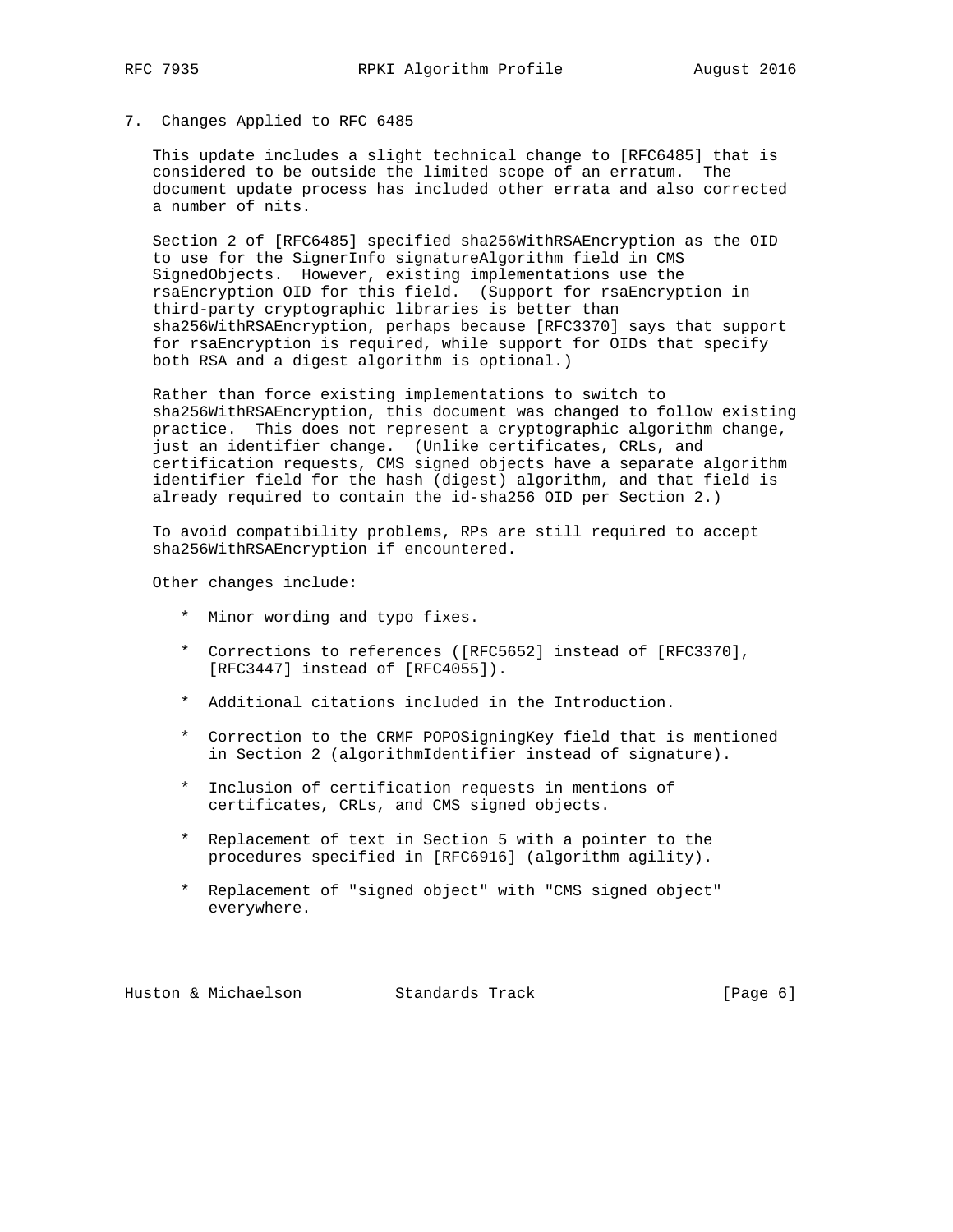## 8. References

- 8.1. Normative References
	- [RFC2119] Bradner, S., "Key words for use in RFCs to Indicate Requirement Levels", BCP 14, RFC 2119, DOI 10.17487/RFC2119, March 1997, <http://www.rfc-editor.org/info/rfc2119>.
	- [RFC2986] Nystrom, M. and B. Kaliski, "PKCS #10: Certification Request Syntax Specification Version 1.7", RFC 2986, DOI 10.17487/RFC2986, November 2000, <http://www.rfc-editor.org/info/rfc2986>.
	- [RFC3370] Housley, R., "Cryptographic Message Syntax (CMS) Algorithms", RFC 3370, DOI 10.17487/RFC3370, August 2002, <http://www.rfc-editor.org/info/rfc3370>.
	- [RFC3447] Jonsson, J. and B. Kaliski, "Public-Key Cryptography Standards (PKCS) #1: RSA Cryptography Specifications Version 2.1", RFC 3447, DOI 10.17487/RFC3447, February 2003, <http://www.rfc-editor.org/info/rfc3447>.
	- [RFC4055] Schaad, J., Kaliski, B., and R. Housley, "Additional Algorithms and Identifiers for RSA Cryptography for use in the Internet X.509 Public Key Infrastructure Certificate and Certificate Revocation List (CRL) Profile", RFC 4055, DOI 10.17487/RFC4055, June 2005, <http://www.rfc-editor.org/info/rfc4055>.
	- [RFC4211] Schaad, J., "Internet X.509 Public Key Infrastructure Certificate Request Message Format (CRMF)", RFC 4211, DOI 10.17487/RFC4211, September 2005, <http://www.rfc-editor.org/info/rfc4211>.
	- [RFC5280] Cooper, D., Santesson, S., Farrell, S., Boeyen, S., Housley, R., and W. Polk, "Internet X.509 Public Key Infrastructure Certificate and Certificate Revocation List (CRL) Profile", RFC 5280, DOI 10.17487/RFC5280, May 2008, <http://www.rfc-editor.org/info/rfc5280>.
	- [RFC5652] Housley, R., "Cryptographic Message Syntax (CMS)", STD 70, RFC 5652, DOI 10.17487/RFC5652, September 2009, <http://www.rfc-editor.org/info/rfc5652>.
	- [RFC5754] Turner, S., "Using SHA2 Algorithms with Cryptographic Message Syntax", RFC 5754, DOI 10.17487/RFC5754, January 2010, <http://www.rfc-editor.org/info/rfc5754>.

Huston & Michaelson Standards Track [Page 7]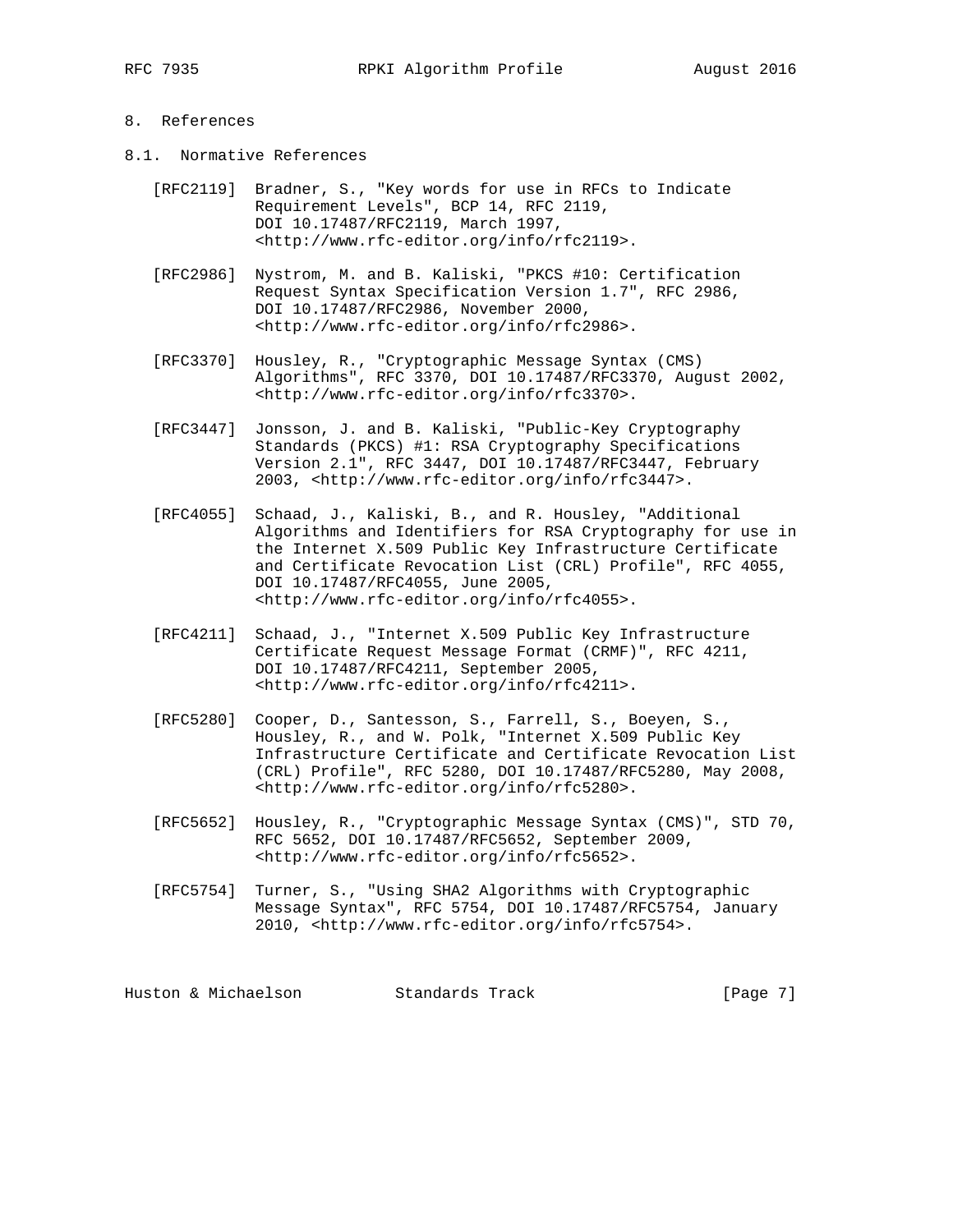- [RFC6480] Lepinski, M. and S. Kent, "An Infrastructure to Support Secure Internet Routing", RFC 6480, DOI 10.17487/RFC6480, February 2012, <http://www.rfc-editor.org/info/rfc6480>.
- [RFC6484] Kent, S., Kong, D., Seo, K., and R. Watro, "Certificate Policy (CP) for the Resource Public Key Infrastructure (RPKI)", BCP 173, RFC 6484, DOI 10.17487/RFC6484, February 2012, <http://www.rfc-editor.org/info/rfc6484>.
- [RFC6487] Huston, G., Michaelson, G., and R. Loomans, "A Profile for X.509 PKIX Resource Certificates", RFC 6487, DOI 10.17487/RFC6487, February 2012, <http://www.rfc-editor.org/info/rfc6487>.
- [RFC6488] Lepinski, M., Chi, A., and S. Kent, "Signed Object Template for the Resource Public Key Infrastructure (RPKI)", RFC 6488, DOI 10.17487/RFC6488, February 2012, <http://www.rfc-editor.org/info/rfc6488>.
- [SHS] National Institute of Standards and Technology (NIST), "FIPS Publication 180-3: Secure Hash Standard", FIPS Publication 180-3, October 2008.

8.2. Informative References

- [RFC6482] Lepinski, M., Kent, S., and D. Kong, "A Profile for Route Origin Authorizations (ROAs)", RFC 6482, DOI 10.17487/RFC6482, February 2012, <http://www.rfc-editor.org/info/rfc6482>.
- [RFC6485] Huston, G., "The Profile for Algorithms and Key Sizes for Use in the Resource Public Key Infrastructure (RPKI)", RFC 6485, DOI 10.17487/RFC6485, February 2012, <http://www.rfc-editor.org/info/rfc6485>.
- [RFC6486] Austein, R., Huston, G., Kent, S., and M. Lepinski, "Manifests for the Resource Public Key Infrastructure (RPKI)", RFC 6486, DOI 10.17487/RFC6486, February 2012, <http://www.rfc-editor.org/info/rfc6486>.
- [RFC6916] Gagliano, R., Kent, S., and S. Turner, "Algorithm Agility Procedure for the Resource Public Key Infrastructure (RPKI)", BCP 182, RFC 6916, DOI 10.17487/RFC6916, April 2013, <http://www.rfc-editor.org/info/rfc6916>.

Huston & Michaelson Standards Track [Page 8]